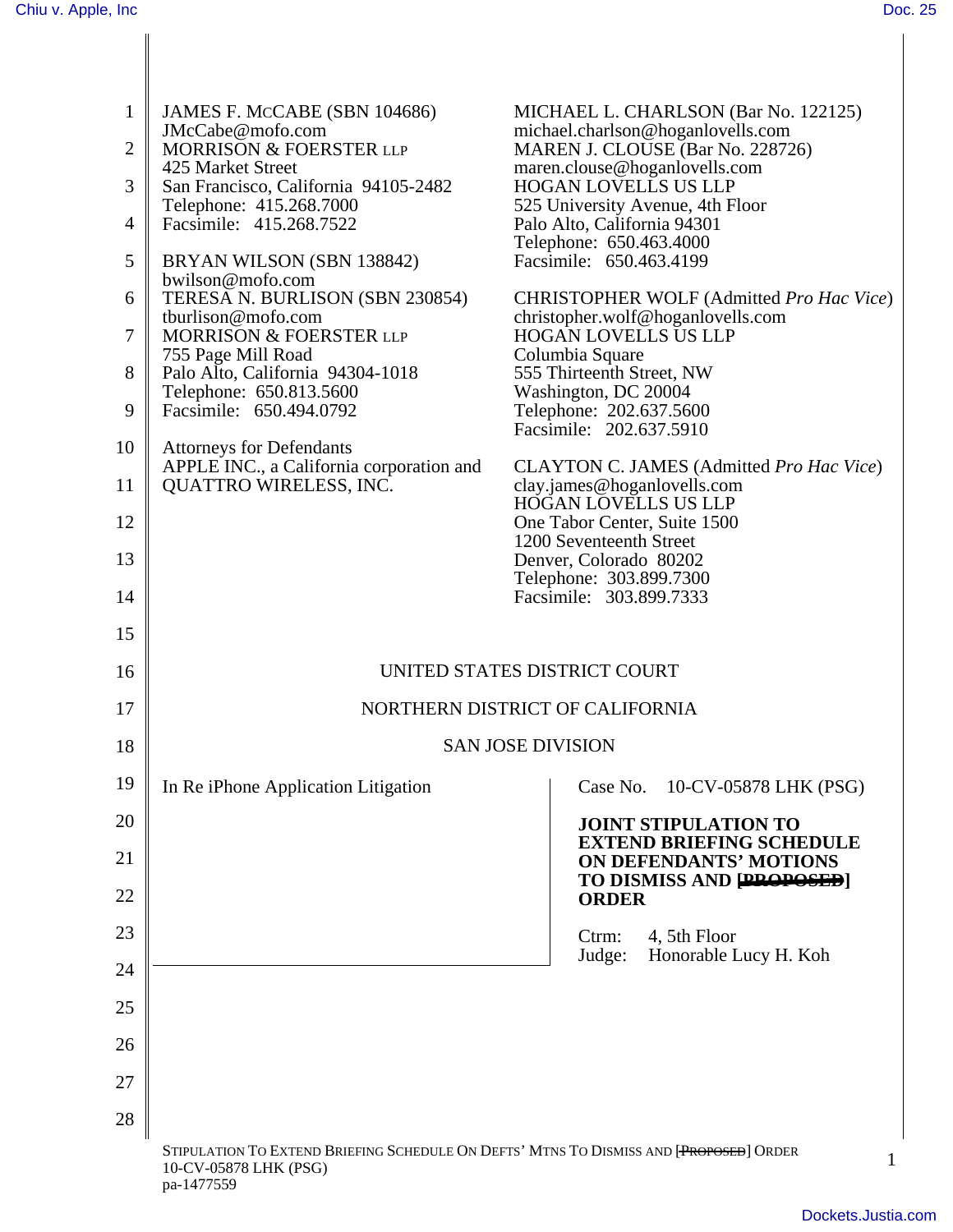| $\mathbf{1}$   | WHEREAS, by order dated June 3, 2011 (Dkt. No. 134), the Court ordered Defendants to                                 |  |
|----------------|----------------------------------------------------------------------------------------------------------------------|--|
| $\overline{2}$ | file any anticipated motions to dismiss the Consolidated Complaint by June 20, 2011, Plaintiffs to                   |  |
| 3              | file an opposition by July 18, 2011, Defendants to file a reply by August 1, 2011, and set a                         |  |
| $\overline{4}$ | hearing date of September 1, 2011 for such motions;                                                                  |  |
| 5              | WHEREAS, Apple and the Mobile Industry Defendants filed separate but coordinated                                     |  |
| 6              | Motions to Dismiss on June 20, 2011, by which Apple joined much of the Mobile Industry                               |  |
| 7              | Defendants' briefing;                                                                                                |  |
| 8              | WHEREAS, Defendants now are endeavoring to coordinate the filing of their reply briefs,                              |  |
| 9              | for the convenience of the Court and all parties;                                                                    |  |
| 10             | WHEREAS, in order to have time to coordinate and exchange drafts, Defendants have                                    |  |
| 11             | requested that Plaintiffs agree to extend their time to file their reply briefs by two (2) days; and                 |  |
| 12             | WHEREAS, Plaintiffs' position is that scheduling was undertaken by the Court and                                     |  |
| 13             | therefore they express no opinion except to recognize that a short extension to streamline the                       |  |
| 14             | briefing may be of value to the Court and is unlikely to materially delay the overall progress of                    |  |
| 15             | the litigation;                                                                                                      |  |
| 16             | THEREFORE, pursuant to Civil Local Rule 6-2, and subject to the approval of this Court,                              |  |
| 17             | the parties, through their undersigned counsel, hereby stipulate and agree that:                                     |  |
| 18             | Defendants' reply briefs in support of their respective motions to dismiss shall be filed<br>1.                      |  |
| 19             | and served not later than August 3, 2011.                                                                            |  |
| 20             | 2. This stipulation will not impact any other dates already fixed by the court.                                      |  |
| 21             | Dated: July 29, 2011<br>MORRISON & FOERSTER LLP                                                                      |  |
| 22             |                                                                                                                      |  |
| 23             | By: /s/ Bryan Wilson                                                                                                 |  |
| 24             | Bryan Wilson                                                                                                         |  |
| 25             | <b>Attorneys for Defendants</b><br>APPLE INC. and QUATTRO WIRELESS,<br>INC.                                          |  |
| 26             |                                                                                                                      |  |
| 27             |                                                                                                                      |  |
| 28             |                                                                                                                      |  |
|                | STIPULATION TO EXTEND BRIEFING SCHEDULE ON DEFTS' MTNS TO DISMISS AND [PROPOSED] ORDER<br>1<br>10-CV-05878 LHK (PSG) |  |

pa-1477559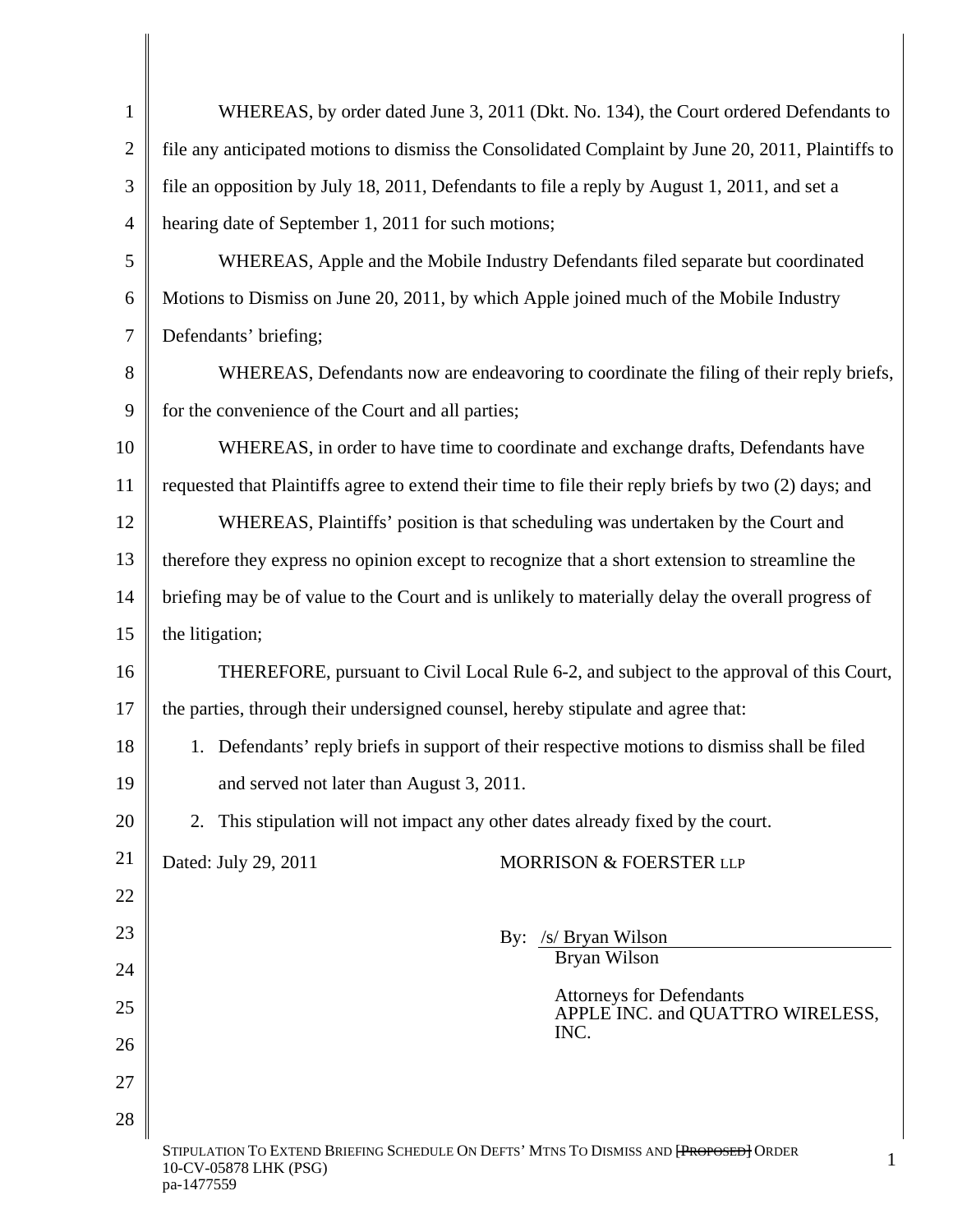| $\mathbf{1}$   | Dated: July 29, 2011                                                                                            | <b>DURIE TANGRI LLP</b>                                 |  |
|----------------|-----------------------------------------------------------------------------------------------------------------|---------------------------------------------------------|--|
| $\overline{2}$ |                                                                                                                 |                                                         |  |
| 3              |                                                                                                                 | By: /s/ Michael H. Page<br>Michael H. Page              |  |
| $\overline{4}$ |                                                                                                                 | <b>DURIE TANGRI LLP</b>                                 |  |
| 5              |                                                                                                                 | MICHAEL H. PAGE<br>mpage@durietangri.com                |  |
| 6              |                                                                                                                 | <b>JOSEPH C. GRATZ</b><br>jgratz@durietangri.com        |  |
| 7              |                                                                                                                 | <b>GENEVIEVE P. ROSLOFF</b><br>grosloff@durietangri.com |  |
| 8              |                                                                                                                 | 217 Leidesdorff Street<br>San Francisco, CA 94111       |  |
| 9              |                                                                                                                 | Telephone: 415-362-6666<br>Facsimile: 415-236-6300      |  |
| 10             |                                                                                                                 | <b>Attorneys for Defendant</b>                          |  |
| 11             |                                                                                                                 | ADMOB, INC.                                             |  |
| 12             | Dated: July 29, 2011                                                                                            | <b>GIBSON, DUNN &amp; CRUTCHER LLP</b>                  |  |
| 13             |                                                                                                                 |                                                         |  |
| 14             |                                                                                                                 | By: /s/ Gail E. Lees<br>Gail E. Lees                    |  |
| 15             |                                                                                                                 | <b>GAIL E. LEES</b>                                     |  |
| 16             |                                                                                                                 | glees@gibsondunn.com<br>S. ASHLIE BERINGER              |  |
| 17             |                                                                                                                 | aberinger@gibsondunn.com<br><b>JOSHUA A. JESSEN</b>     |  |
| 18             |                                                                                                                 | jjessen@gibsondunn.com<br>GIBSON, DUNN & CRUTCHER LLP   |  |
| 19             |                                                                                                                 | 1881 Page Mill Road<br>Palo Alto, California 94304      |  |
| 20             |                                                                                                                 | Telephone: (650) 849-5300<br>Facsimile: (650) 849-5333  |  |
| 21             |                                                                                                                 | <b>Attorneys for Defendants</b>                         |  |
| 22             |                                                                                                                 | FLURRY, INC. and PINCH MEDIA, INC.                      |  |
| 23             |                                                                                                                 |                                                         |  |
| 24             |                                                                                                                 |                                                         |  |
| 25             |                                                                                                                 |                                                         |  |
| 26             |                                                                                                                 |                                                         |  |
| 27             |                                                                                                                 |                                                         |  |
| 28             |                                                                                                                 |                                                         |  |
|                | STIPULATION TO EXTEND BRIEFING SCHEDULE ON DEFTS' MTNS TO DISMISS AND [PROPOSED] ORDER<br>10-CV-05878 LHK (PSG) |                                                         |  |

pa-1477559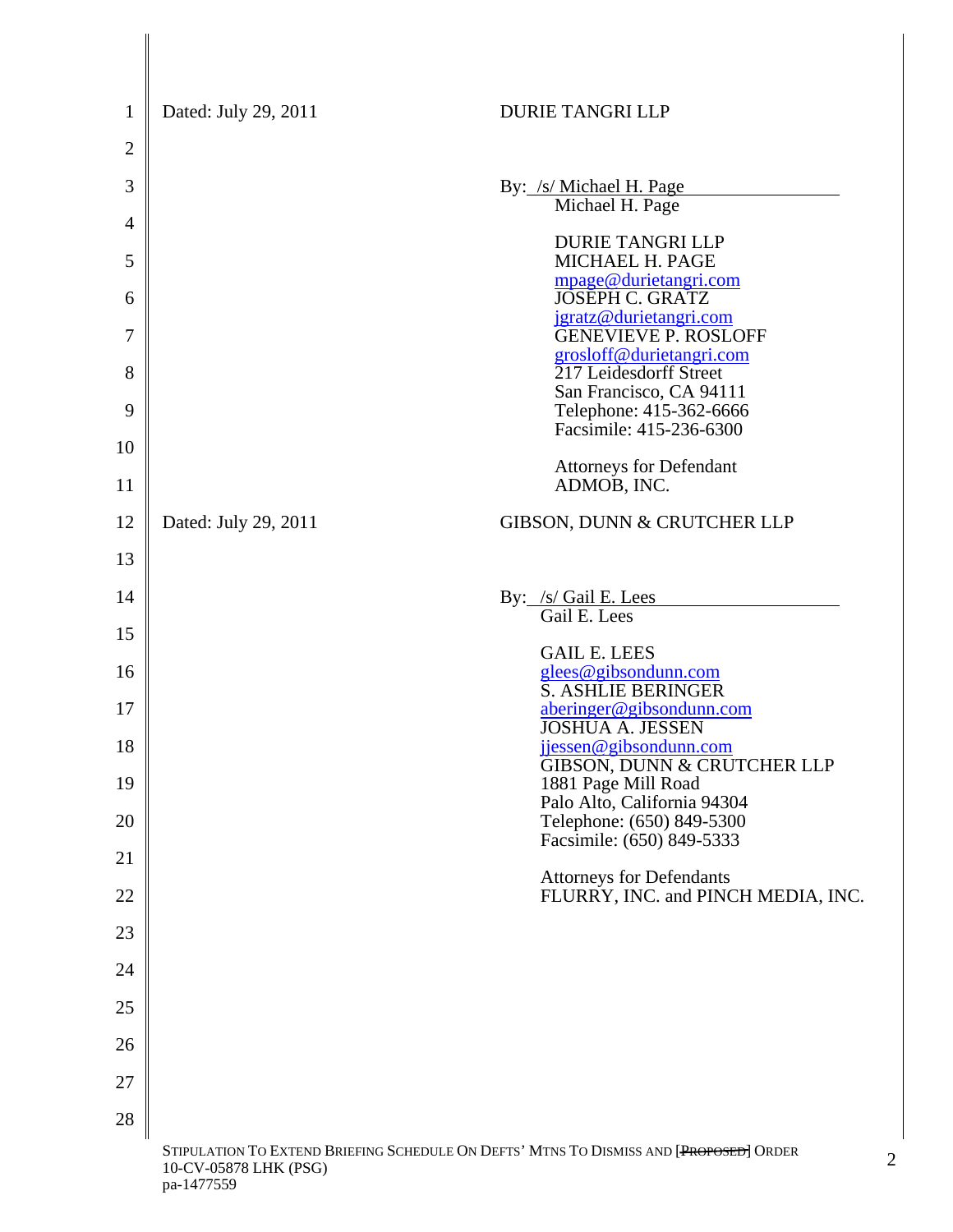| $\mathbf{1}$   | Dated: July 29, 2011                                                                                            | DLA PIPER LLP (US)                                                |  |  |
|----------------|-----------------------------------------------------------------------------------------------------------------|-------------------------------------------------------------------|--|--|
| $\overline{2}$ |                                                                                                                 |                                                                   |  |  |
| 3              |                                                                                                                 | By: /s/ Carter W. Ott<br>Carter W. Ott                            |  |  |
| $\overline{4}$ |                                                                                                                 |                                                                   |  |  |
| 5              |                                                                                                                 | <b>LUANNE SACKS</b><br><b>CARTER W. OTT</b>                       |  |  |
| 6              |                                                                                                                 | carter.ott@dlapiper.com<br>DLA PIPER LLP (US)                     |  |  |
| 7              |                                                                                                                 | 555 Mission Street, Suite 2400<br>San Francisco, California 94105 |  |  |
| 8              |                                                                                                                 | Telephone: (415) 836-2500<br>Facsimile: (415) 836-2501            |  |  |
| 9              |                                                                                                                 | <b>Attorneys for Defendant</b><br>MOBCLIX, INC.                   |  |  |
| 10             | Dated: July 29, 2011                                                                                            | <b>COOLEY LLP</b>                                                 |  |  |
| 11             |                                                                                                                 |                                                                   |  |  |
| 12             |                                                                                                                 | By: /s/ Matthew D. Brown                                          |  |  |
| 13             |                                                                                                                 | Matthew D. Brown                                                  |  |  |
| 14             |                                                                                                                 | MICHAEL G. RHODES<br>rhodesmg@cooley.com                          |  |  |
| 15             |                                                                                                                 | <b>MATTHEW D. BROWN</b><br>mbrown@cooley.com                      |  |  |
| 16             |                                                                                                                 | <b>COOLEY LLP</b><br>101 California Street, 5th Floor             |  |  |
| 17             |                                                                                                                 | San Francisco, California 94111<br>Telephone: (415) 693-2000      |  |  |
| 18             |                                                                                                                 | Facsimile: (415) 693-2222                                         |  |  |
| 19             |                                                                                                                 | <b>Attorneys for Defendants</b><br>ADMARVEL, INC and MILLENNIAL   |  |  |
| 20             |                                                                                                                 | MEDIA INC.                                                        |  |  |
| 21             |                                                                                                                 |                                                                   |  |  |
| 22             |                                                                                                                 |                                                                   |  |  |
| 23             |                                                                                                                 |                                                                   |  |  |
| 24             |                                                                                                                 |                                                                   |  |  |
| 25             |                                                                                                                 |                                                                   |  |  |
| 26             |                                                                                                                 |                                                                   |  |  |
| 27             |                                                                                                                 |                                                                   |  |  |
| 28             |                                                                                                                 |                                                                   |  |  |
|                | STIPULATION TO EXTEND BRIEFING SCHEDULE ON DEFTS' MTNS TO DISMISS AND [PROPOSED] ORDER<br>10-CV-05878 LHK (PSG) |                                                                   |  |  |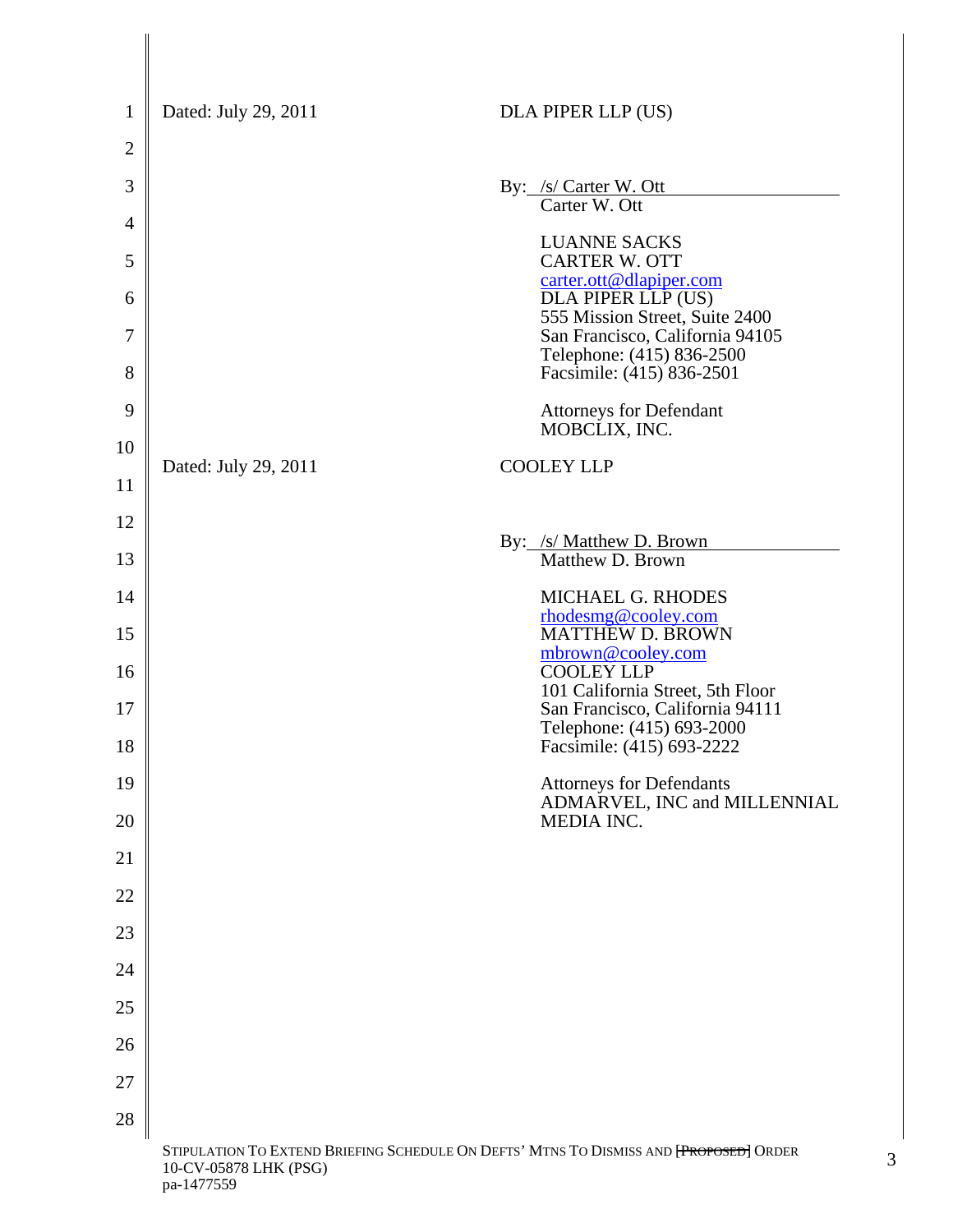| $\mathbf{1}$   | Dated: July 29, 2011                                                                                                          | KAMBERLAW, LLC                                                                  |  |
|----------------|-------------------------------------------------------------------------------------------------------------------------------|---------------------------------------------------------------------------------|--|
| $\overline{2}$ |                                                                                                                               | By: /s/ Scott A. Kamber                                                         |  |
| 3              |                                                                                                                               | Scott A. Kamber                                                                 |  |
| 4              |                                                                                                                               | <b>SCOTT A. KAMBER</b> (pro hac vice)<br>skamber@kamberlaw.com                  |  |
| 5              |                                                                                                                               | DAVID A. STAMPLEY (pro hac vice)<br>dstampley@kamberlaw.com                     |  |
| 6              |                                                                                                                               | KAMBERLAW, LLC<br>100 Wall Street, 23rd Floor                                   |  |
| 7              |                                                                                                                               | New York, New York 10005<br>Telephone: (212) 920-3072                           |  |
| 8              |                                                                                                                               | Facsimile: (212) 920-3081                                                       |  |
| 9              |                                                                                                                               | DEBORAH KRAVITZ (SBN 275661)<br>dkravitz@kamberlaw.com                          |  |
| 10             |                                                                                                                               | KAMBERLAW, LLP<br>141 North St.                                                 |  |
| 11             |                                                                                                                               | Healdsburg, California 95448<br>Telephone: (707) 820-4247                       |  |
| 12             |                                                                                                                               | Facsimile: (212) 202-6364<br><b>Interim Class Counsel</b>                       |  |
| 13             |                                                                                                                               | <b>Attorneys for Plaintiffs</b>                                                 |  |
| 14             |                                                                                                                               | <b>Interim Class Counsel</b><br><b>Attorneys for Plaintiffs</b>                 |  |
| 15             |                                                                                                                               |                                                                                 |  |
| 16             | I, Bryan Wilson, am the ECF User whose ID and password are being used to file this                                            |                                                                                 |  |
| 17             | STIPULATION TO EXTEND BRIEFING SCHEDULE ON DEFENDANTS' MOTIONS TO                                                             |                                                                                 |  |
| 18             | DISMISS AND [PROPOSED] ORDER. In compliance with General Order 45, X.B., I hereby                                             |                                                                                 |  |
| 19             |                                                                                                                               | attest that all persons signing this stipulation have concurred in this filing. |  |
| 20             |                                                                                                                               |                                                                                 |  |
| 21             | Date: July 29, 2011<br>/s/ Bryan Wilson                                                                                       |                                                                                 |  |
| 22             | Bryan Wilson                                                                                                                  |                                                                                 |  |
| 23             |                                                                                                                               |                                                                                 |  |
| 24             |                                                                                                                               |                                                                                 |  |
| 25             |                                                                                                                               |                                                                                 |  |
| 26             |                                                                                                                               |                                                                                 |  |
| 27             |                                                                                                                               |                                                                                 |  |
| 28             |                                                                                                                               |                                                                                 |  |
|                | STIPULATION TO EXTEND BRIEFING SCHEDULE ON DEFTS' MTNS TO DISMISS AND [PROPOSED] ORDER<br>10-CV-05878 LHK (PSG)<br>pa-1477559 |                                                                                 |  |